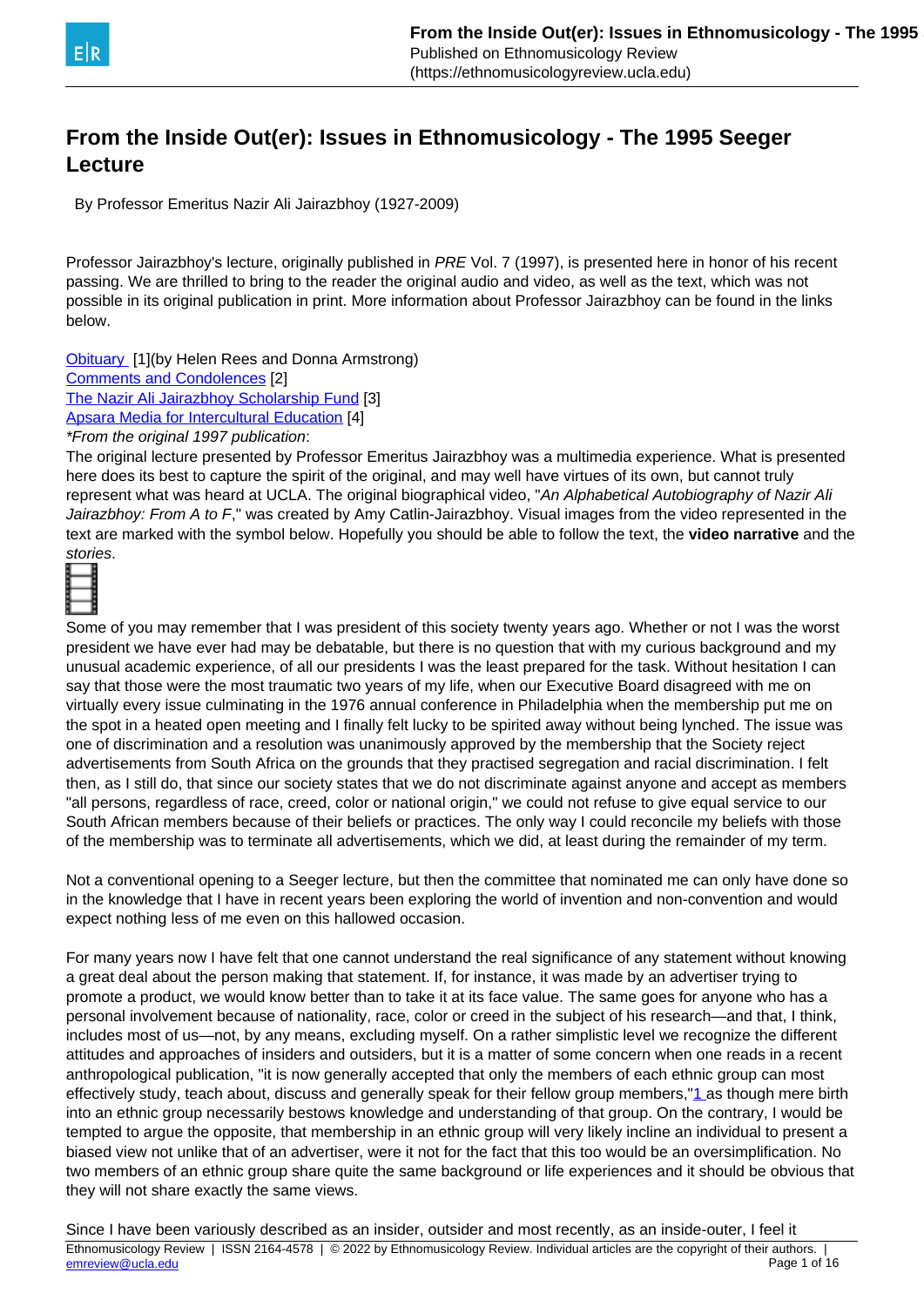

beholden upon me to give you a brief resumé of my formative years so that you will be aware of the origins of my perspective. I leave it to you to decide which elements and views on scholarship derive from Nature and which from Nurture, or which from culture and which from individual personality and accident.

[top](https://ethnomusicologyreview.ucla.edu/V14Jairazbhoy.html) [5]



My grandfather.

**Content on this page requires a newer version of Adobe Flash Player.**



**My ancestors came from Kutch in Western India where many generations ago they had been converted from Hinduism to the Khoja sect of Islam. The menfolk were traders and merchants and accumulated a considerable fortune in the timber trade with China.**

 **Since they had made lucrative investments in properties in Bombay, they decided to migrate there before the turn of this century. They were also philanthropists and were held in high regard by the community in Kutch as well as Bombay, as was my father who inherited inordinate wealth and devoted much of his life to propagating Islam, writing religious books and practicing philanthropy. He was one of the founders of the Mosque in Woking, England and also donated large sums towards the establishment and support of educational institutions in India for both sexes.**

 **My mother who was also of Kutchi origin, was brought up in Rangoon, and like her mother was a powerful woman with religious as well as artistic inclinations. Kutch is famous for its embroidery and they both inherited this skill, creating representational pieces as well abstract patchworks.**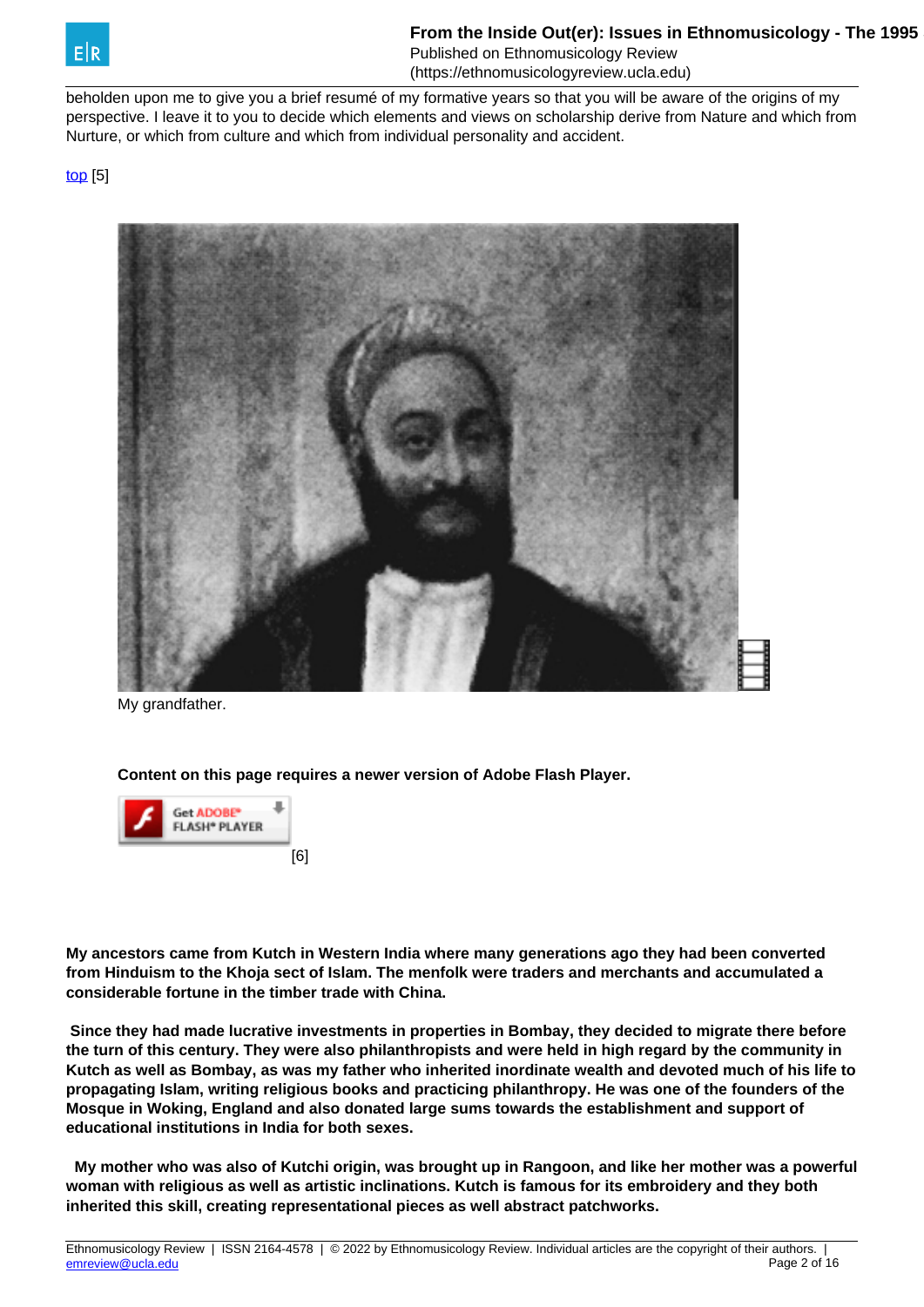

(https://ethnomusicologyreview.ucla.edu)

**My parents travelled widely in the Middle East and went on the Haj pilgrimage to Mecca and Madina in 1932. My mother being quite progressive, was the first lady to film the event, while my maternal grandmother created a series of embroideries depicting her own memories of the Haj. My father did much of his proselytizing in Europe, USA and Canada where the film received critical acclaim in 1933, but unfortunately, this historical document has since been lost.**



The family Daimler.

 **My father also had another side to his character: he was quite a sportsman, he loved cars and occasionally adopted the attire of an impeccable English gentleman. He also loved to entertain on a lavish scale and I can remember grand occasions with dinner for as many as 500 guests. There were also receptions when, for instance, a European family adopted Islam. Unfortunately, I had little opportunity to get to know my father as he died when I was ten, soon after hosting a major international conference on Islam in our palatial family home…**

What on earth happened here?

**I guess I blew it.**

I can't believe that you'd let me down on such an important occasion.

**It's all those rehearsals and looking at your face endlessly.**

I can sympathize--but with all those rehearsals you ought to be more efficient.

**I got mesmerized and must have dozed off.**

I suppose its understandable, but what a time you picked!

**I promise to make up for it. While I cue up to the next part. why don't you do something you're really good at: Tell them a story!**

Alright, I suppose I have no alternative. Well I just happen to have one which might amuse you. This story is in the vein of my book, Hi-Tech Shiva and Other Apochryphal Stories, but much shorter (Jairazbhoy 1992). For those of you who are not familiar with it, I offer a few words of explanation. Stories told by Indian storytellers frequently depict the Hindu Gods as having human fallibilities and have no qualms about drawing these to the attention of their listeners, as I do in my Shiva stories. In these the setting is Mount Kailash, abode of the Hindu Gods, which is not unlike some of the elite residential areas in this city and others in the world. The Gods finally have acknowledged that their creation, the human world, has once again failed and must be destroyed. But Shiva, the King of Gods, is convinced that before he destroys the earthworld, the Gods must carry out fieldwork in order to understand why their creation failed, and in the process they face problems and issues, both on heaven and earth, that many of us have encountered in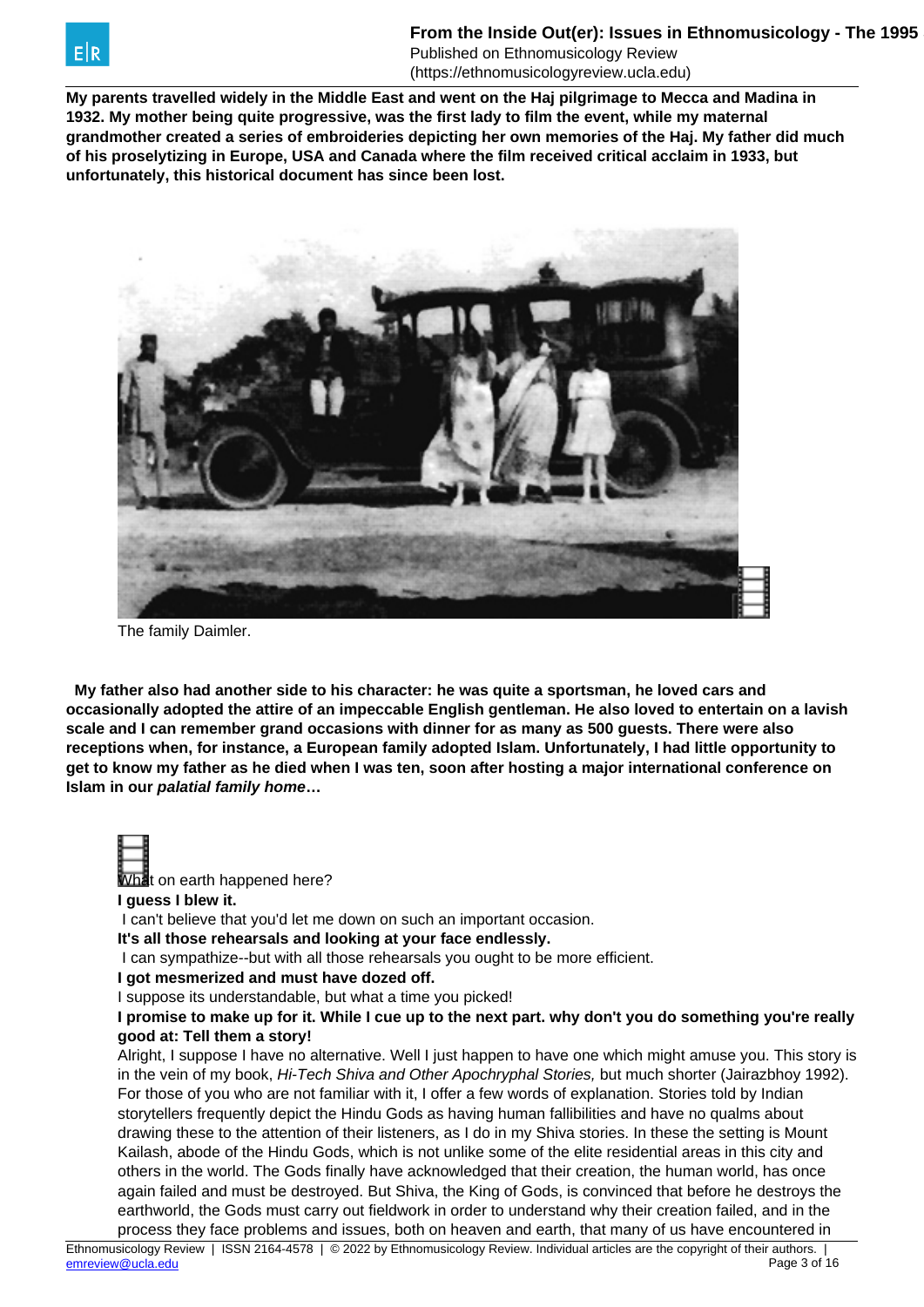(https://ethnomusicologyreview.ucla.edu)

our university environments and in the field. This is a kind of "serious fun" which I hope you can enjoy with me.

Now the story, entitled,

[top](https://ethnomusicologyreview.ucla.edu/V14Jairazbhoy.html) [5]

### **Who Owns Music?**

As Shiva's term of King of the Gods was approaching its end, the CNN-that is, the Celestial News Network—organized a debate involving the leading candidates: the incumbent Shiva, Vishnu, leader of the opposition and an unlikely-looking Independent candidate with big ears—very like an opossum from Okefenokee swamp—by the name of Peroswami.

Mount Kailash, the home of the Gods, which has more than a superficial resemblance to the Hills and Aires of Beverly and Bel, was agog with excitement. They knew that Vishnu was out to get Shiva and prove that he was not worthy of being at the helm of the Gods. During the course of the debate, Vishnu, so to speak, 'steered' Shiva into a confrontation on ethics and violating something of the code of debating behavior, he addressed Shiva directly:

"Ever since the threat of the universal cataclysm, you have been carrying out fieldwork on earth and documenting human traditions with your Hi and Super fancy video and audio recorders, not to mention their digital mutants. We all know that you have a lofty purpose in mind—namely your concern that the designers of the universe don't make the same mistakes they made last time. But what about the fact that you are also recording mankind's best songs and dances and exposing them to everyone on Mount Kailash. How do you justify that?"

This question didn't bother Shiva and he replied confidently:

"Well, I'm not exactly a commercial recording company, you know. Anyone will tell you that I am not out to make money and I think you'll agree that I don't need to be more famous, right? But seriously, my main concern is to find why we've failed again and human music and dance traditions are only incidental. I can't say that I don't enjoy them—and I wish we Gods could come up with such a fascinating variety of traditions, but we evidently don't have either the artistic genius or the patience of mankind."

"That's all very well," Vishnu said, "but you can't deny that many of the Gods and Goddesses only attend your soirées for the music and dance and not to play ping pong or to discuss intellectual issues. And now some of us have actually begun to play exotic instruments, like that long string instrument from India and a gong-playing group has just started up on Skyline Drive. Who owns the music, anyway? And what right do the Gods have to appropriate mankind's cultural traditions?"

Shiva was thoroughly riled by this and responded with some heat.

"Now wait a minute. We created humans, so everything they create really belongs to us. Just like when we conquer demons, we loot and pillage and take whatever we want. What's wrong with colonialism? In any case, how can they stop us? Let Mount Kailash ring with alien gongs and bells—if that's what our Godlings want."

"I happen to be concerned about ethics," Vishnu replied sternly, "and I'm very concerned about the ethics of what you're doing under the pretext of advancing knowledge about this creation. Maybe you don't charge admission for your video and audio shows, but you can't deny that you don't exactly discourage voluntary contributions to support your next campaign. It's common knowledge that you're using the shows to advance your personal popularity and pick up some of the swing votes. All good scholars follow the guideline that their first obligation is to their subjects and not to advance their own ends. The least you could do is to pay the performers royalties for each vote you pick up."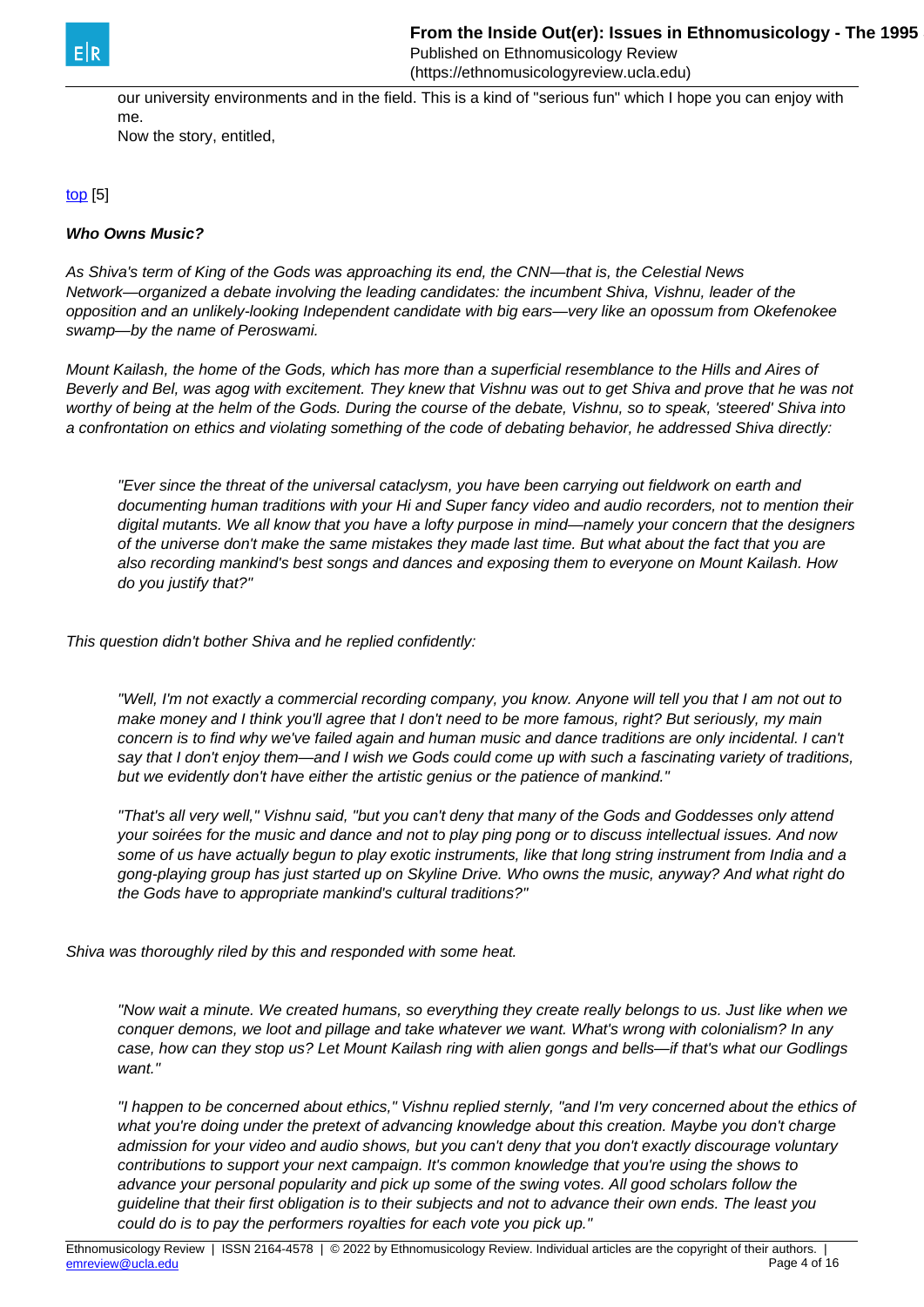

Peroswamy was feeling left out and finally broke in, in his thin, reedy voice.

''Let's talk about taxes or social security or the national debt, instead of trying to pin each other down on a matter of ethics. Even the OJ non-conviction is more interesting than all this 'holier than thou' stuff about ethics. Now we all know that there is going to be no next creation if we don't get rid of our massive entropy deficit. Why don't we talk about that? And Shiva should stop coming up with zany ideas, like Hi-Definition TV for his White House research projects as we keep going deeper and deeper in debt. So let's tackle the real issues."

Shiva didn't hear a word Peroswamy said. He was too busy trying to think up a response to Vishnu's comment about royalties and spoke out almost before Peroswamy had ended:

"Now why in heaven should I have to pay royalties? I have classified all earth creations as folklore, and as such, they all fall in the public domain. Copyrights only apply to individuals living in superior societies, like ours, so there is no question of royalties to be paid to humans. If anything, they should pay me for making their traditions known on Kailash. Perhaps my son Ganesh who's always talking about starting a new business will invite the best of them here to give live performances so that they can add the initials KR after their names—you know, 'Kailash Returned.' That will give their careers a big boost. And all because I took the trouble to record them in the first place."

"Maybe," Vishnu replied, quite unconvinced. "But you're avoiding the main issue. Your primary purpose is to enhance your own goals, whether in the interests of creating a perfect future universe or picking up swing votes. You are not concerned, in the first place, with the well-being of your subjects as our Ancestral Astrological Association has laid down."

"With all due respect," responded Shiva with exaggerated humility. "You have the wrong end of the stick, if I say so myself. Even though I knew I was doing them a favor-not the reverse-I paid them all and they were happy to sign release forms giving me full rights over the recordings. So you see, I have no further obligations to them."

"But did they really understand what rights they were conferring on you?" Vishnu responded heatedly. "And you say you paid them but by whose standards? Theirs or ours? If you're showing the tapes here on Kailash, don't you think they deserve to be paid at our union rates?"

Peroswamy was obviously getting exasperated and broke in with a voice that was nearly cracking.

"Stop! Stop! This is going nowhere, and besides, you're only trying to jack up our deficit, Vishnu. We have to stop paying out so much and cut down on the fat, I keep saying, and yet no one wants to look at the real issues. Focus on the real issues, or I'm OUT."

But there was no restraining Shiva.

"You forget one thing, my friend Vishnu," he said, ignoring Peroswamy again. "We don't have unions on Mount Kailash. If we did, Gods forbid, their rates would no doubt be high, at least by earth standards. Paying musicians at that level would ruin the economies of their countries. Before long inflation would set in, currency devalued and everyone would blame the musicians. Soon they'd be back at the bottom of the totem pole. No, my friend, our standards are not for developing earth worlds."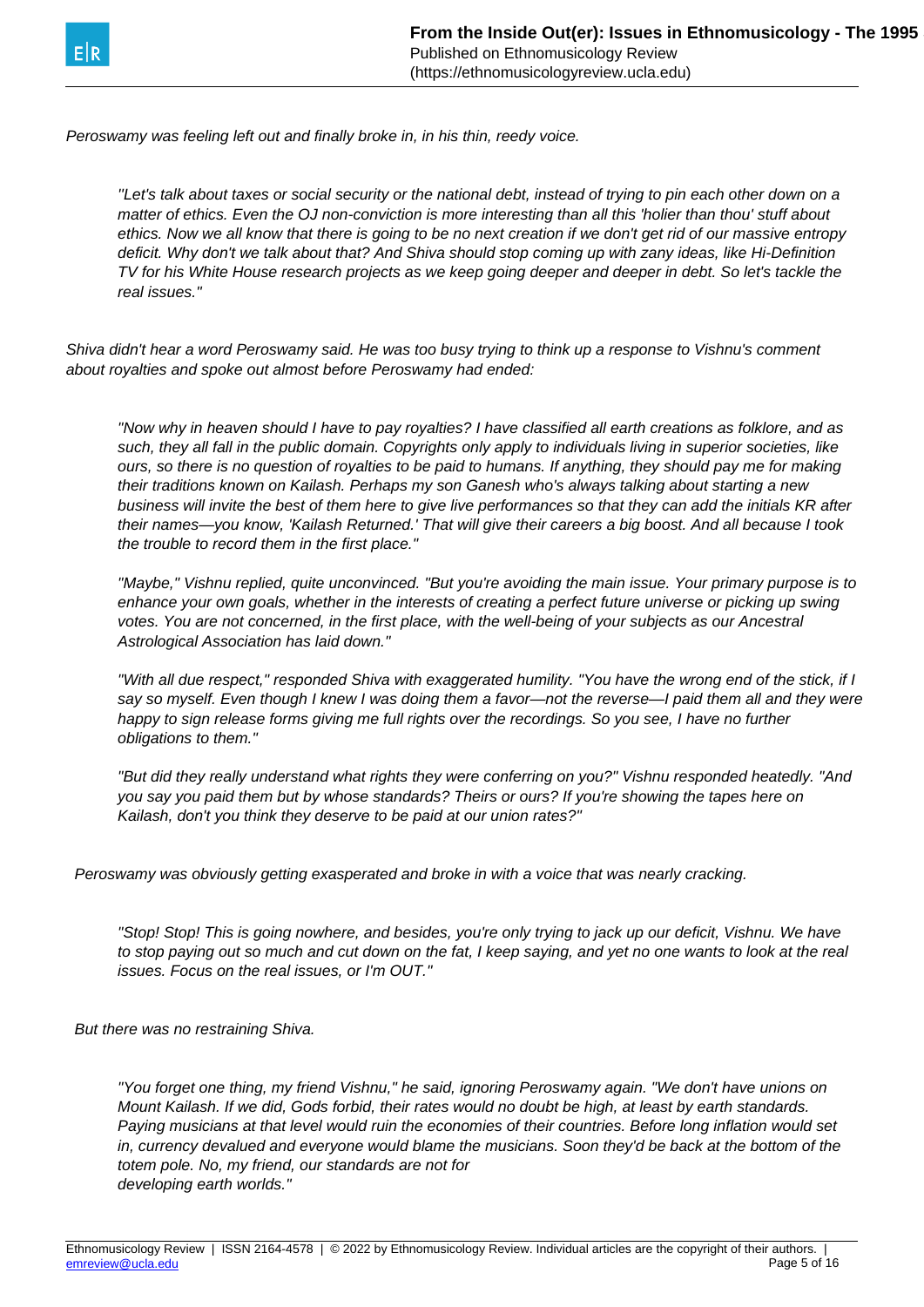

 Vishnu was not about to concede and Peroswamy like a terrier was not about to relinquish his monopoly on the issue of issues. And so the debate coiled on into the night with the Gods and Goddesses nodding off one by one and blankening their screens.

### [top](https://ethnomusicologyreview.ucla.edu/V14Jairazbhoy.html) [5]

Which reminds me, hoping that our trusty assistant has cued up the display by now, we can turn on our screen.



The family home.

**It was on one of their travels to England that I was born, but a few weeks later we boarded an ocean liner for India in time for a seafaring Christmas party. Our family home in Bombay was a wondrous mansion situated on about six acres of fabulous garden overlooking the ocean. Being the youngest of four boys and five half siblings, I was naturally doted upon and thoroughly spoiled. I thought that I could get away with virtually anything and took great pride in feigning innocence while pulling off my pranks. Growing up was a lot of fun—one of the advantages of a large family, always games to play, lots of kids to play with and mischief to get into. And we had the greatest toys brought back from Europe by my parents. I always liked games more than school and avoided kindergarten for about six months by hiding in the garden when the chauffeur came to take me in the mornings.**

 **True to Bombay's multiculturalism, I attended a Catholic kindergarten and then a Protestant School where one of my best friends was a Jewish boy.**

 **Among my fondest childhood memories was the trip with my parents to our ancestral lands in Kutch, where we visited the first school in the area established by my grandfather. My brothers were away in boarding school and missed out on the fun bullock cart rides and being entertained by nobility in nearby Saurashtra. In those days, we too were regarded as such, and were even included in the Who's Who of Indian Nobles.**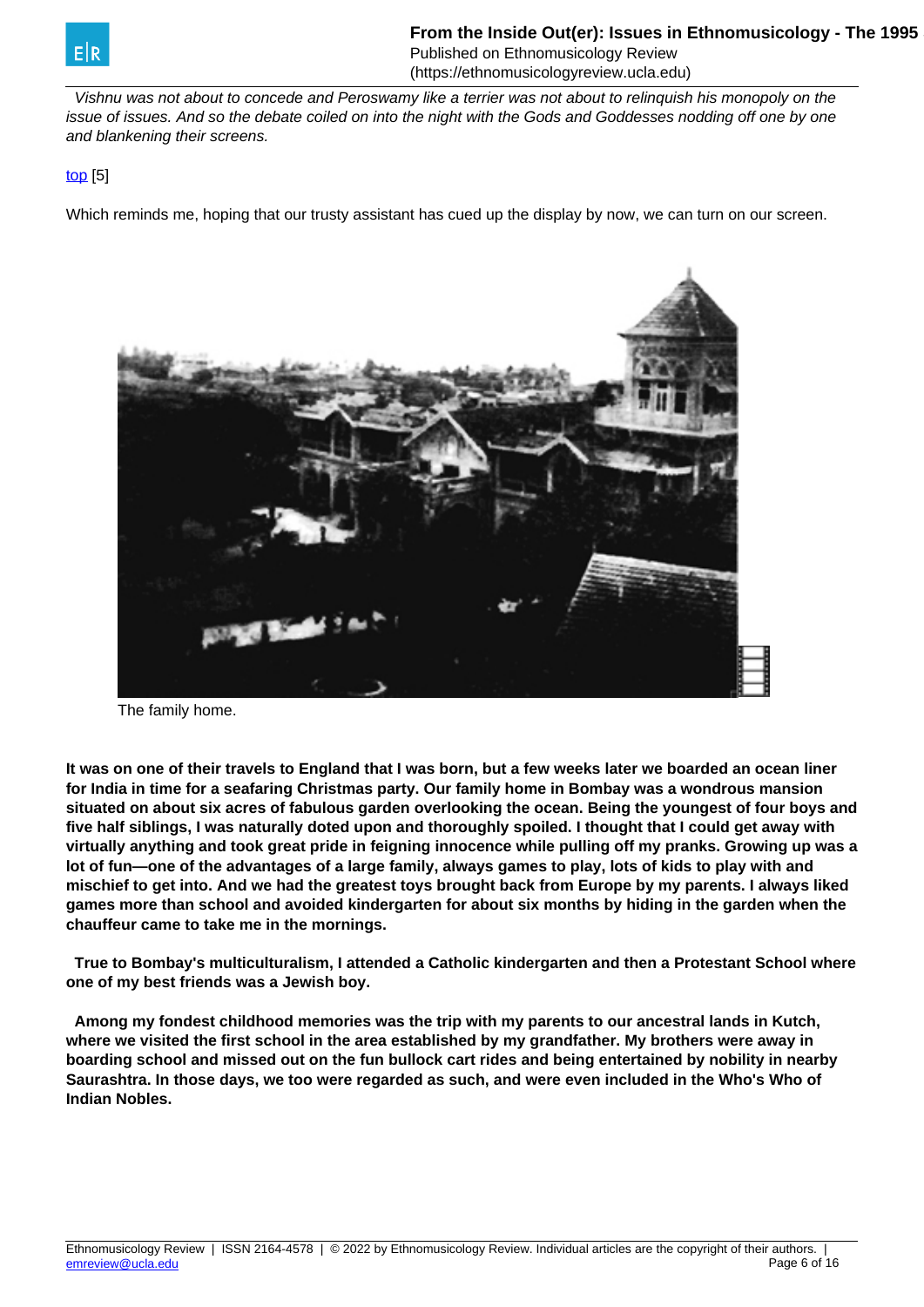

From the Inside Out(er): Issues in Ethnomusicology - The 1995 Published on Ethnomusicology Review

(https://ethnomusicologyreview.ucla.edu)



My parents.

 **Ever since I can remember, music was a major part of our life, both Indian and Western. We all took Western violin lessons, but I was much more attracted to the sitar which my mother played and frequently sat by her side while she practiced. Her sitar teacher, Madhav Lal of Mathura, lived on our premises and played or taught us whenever we wished. I found the instrument irresistible and began lessons with him when I was only 7 or 8. Over the years I developed a deep relationship with Madhav Lal who was an extraordinary teacher and still have some of the notations he prepared for us. When next I returned to India more than five years later, he had evidently disappeared in the turmoil of India's independence and the split of the country to create Pakistan.**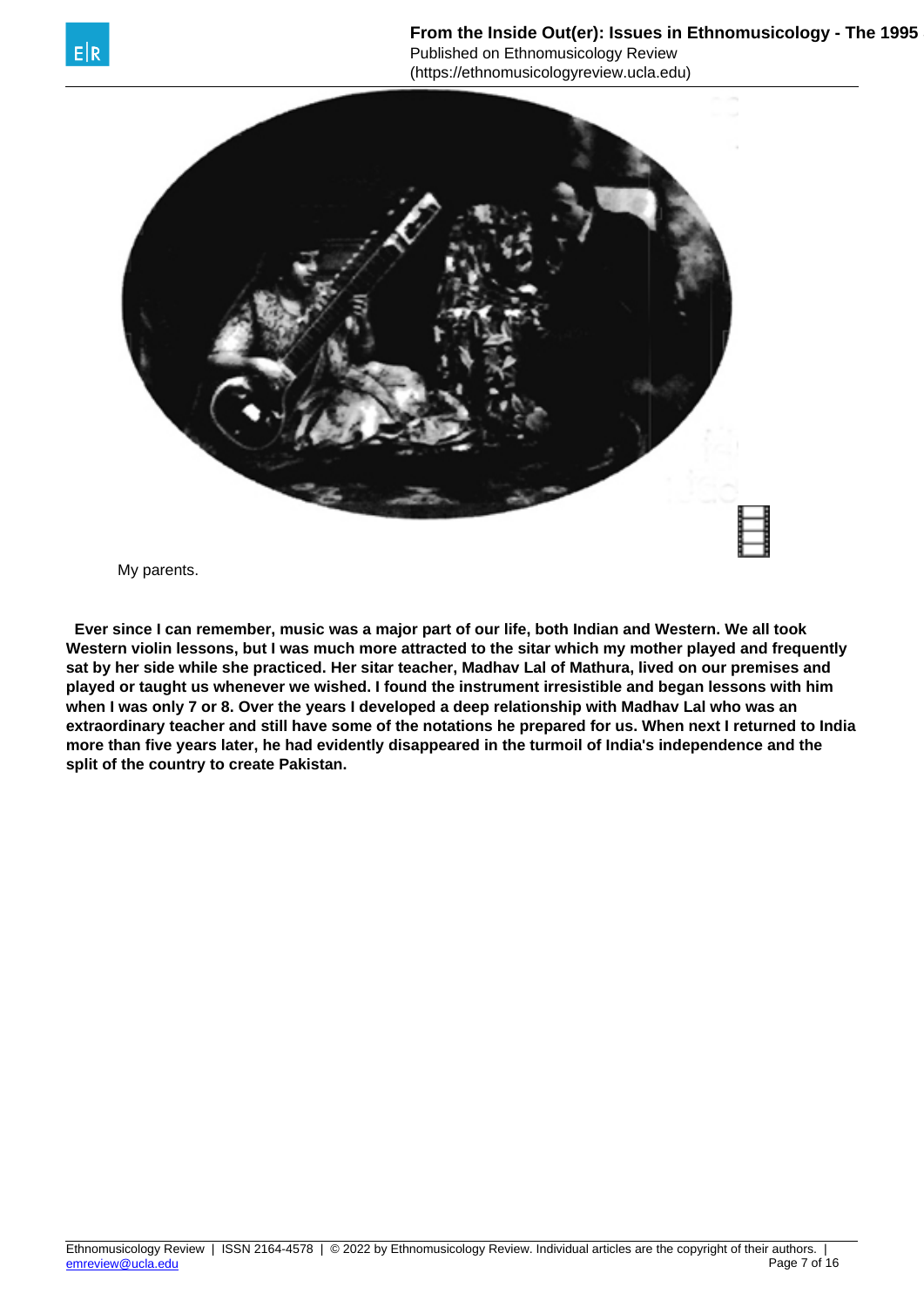

My uncle Yacoob.

**We also had all-night Muslim religious qawwali sessions in our home, but when my mother's younger brother, Yacoob, decided to become a professional qawwal, it caused no little consternation in our family—music could be tolerated as a hobby in our community, but not professionalism. He persisted, however and I recall playing occasionally with his group when I must have been only ten or eleven.**

 **My parents were influenced by what we might call Occidentalism as were other wealthy Indians so we were sent serially to boarding school in England. My turn came in 1939, but after just three months there, war broke out and terminated my English school days. I and two of my brothers were then packed off to the nearest thing in India, the newly established Doon school with its Rose Bowl amphitheater in Dehra Dun based on the English public school system. I did not exactly cover myself with glory in the academic sphere and was far more interested in sports and music than anything else. But the kind of egalitarian conditions imposed in boarding schools must have had a major impact on me.**

 **I travelled in one of the early American troop ships converted for civilian passengers in 1946—an amazing transformation of realities—cabins for fifty and more on stacked bunks and no privacy but plenty of companionship.**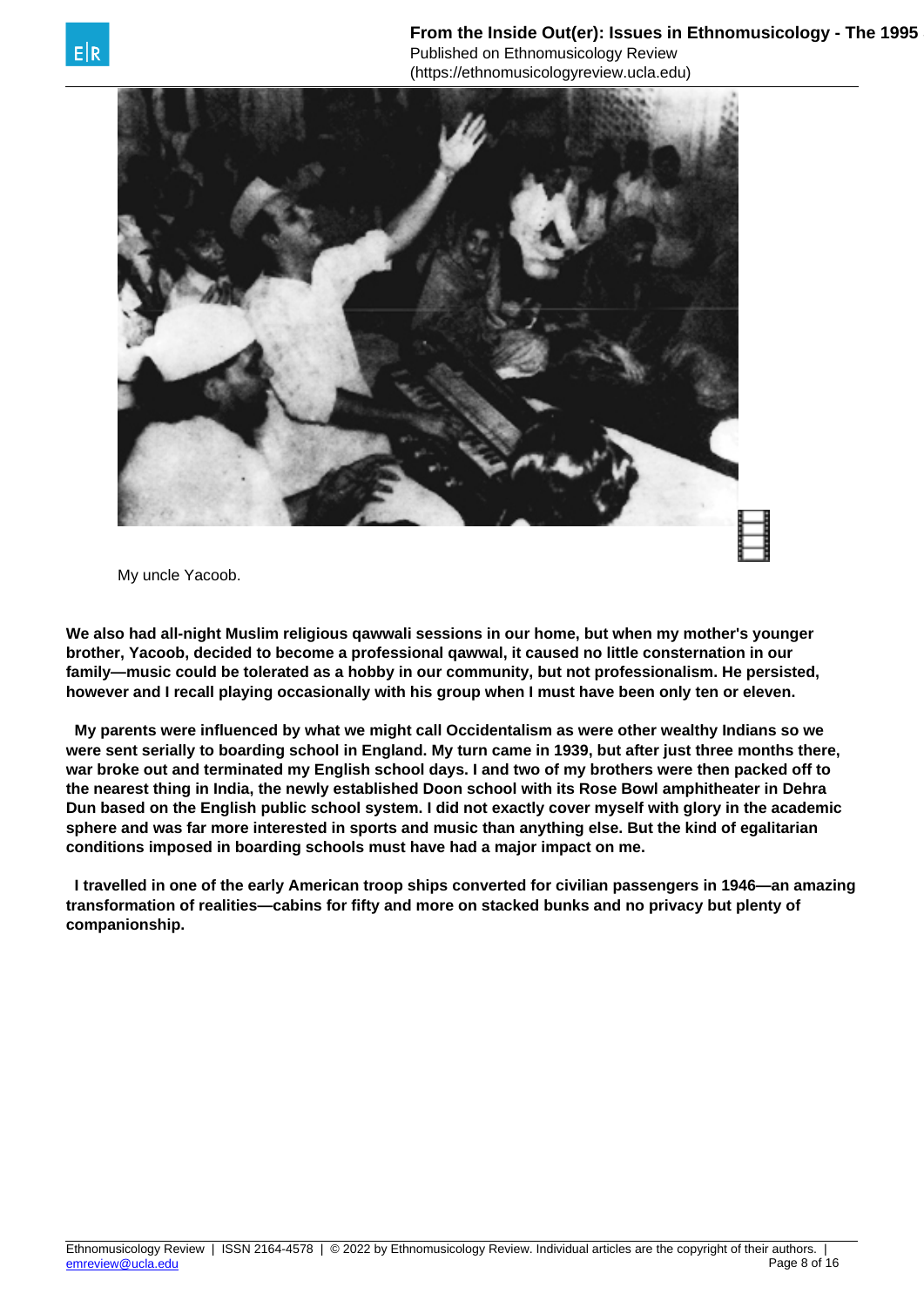

Me.

**The USA wasn't quite what I expected, although I was fascinated by the dramatic countryside and motored frequently throughout the western states. But I had a great deal of trouble adjusting to the life of a student far from home in such a radically different environment. At the University of Washington I continued to be more interested in sports than studies and my academic scores were far from brilliant. I also discovered that I didn't have a very high I.Q. I found that I did not have the intellect for Aeronautics, gave up and switched to Architecture then moved to Art and would perhaps have kept going down the academic alphabet list, except that I was constantly in financial difficulties and was obliged to stir myself from indolence to find employment—anything from busboy to manual labor. Being on a student visa, I was not permitted to work off campus and was eventually caught and given 6 months to leave the country. With my existing coursework I found I could complete a BA only in Geography in that period and did so. Even [though I had ma](mailto:emreview@ucla.edu)rried an American woman, my visa could not be changed while I was still in the US.**

 **So we went to India and I tried to find employment, but there were no openings in geography. I resumed my sitar training with a young man who claimed to be Madhav Lal's son, but he soon absconded with all my instruments. I also worked as an unpaid draftsman in an architect's office with no real prospects without a degree. After a year I was informed that I could get a green card and decided to return to Seattle to study architecture once again. But having no scholarship I accepted a drafting job in an engineering firm, where I was continually demoted until I was doing heavy physical labor in their structural steel shop. I finally quit after 6 months and decided I was going to be a painter and resumed practice on the simple sitar which I had just received from India.**

 **In the next year or two, I actually had a fair amount of success and exhibited my paintings in numerous galleries, earning almost as much as I had done as a steel worker. One event had a major impact on my future. Dr. Richard Waterman was then teaching a course called "Primitive Music" at U. of W. He heard me in an art gallery attempting to interpret paintings on my sitar, and invited me to give some talks in his course. I agreed and decided to do some library research to help me organize my talk. I couldn't believe it—little of what I read related to my knowledge of the subject and the lectures and my demonstrations, I am sorry to say, were not very good. Two years later these lectures were released as an LP by Ethnic Folkways and, distressingly, it has recently been re-released as a CD.**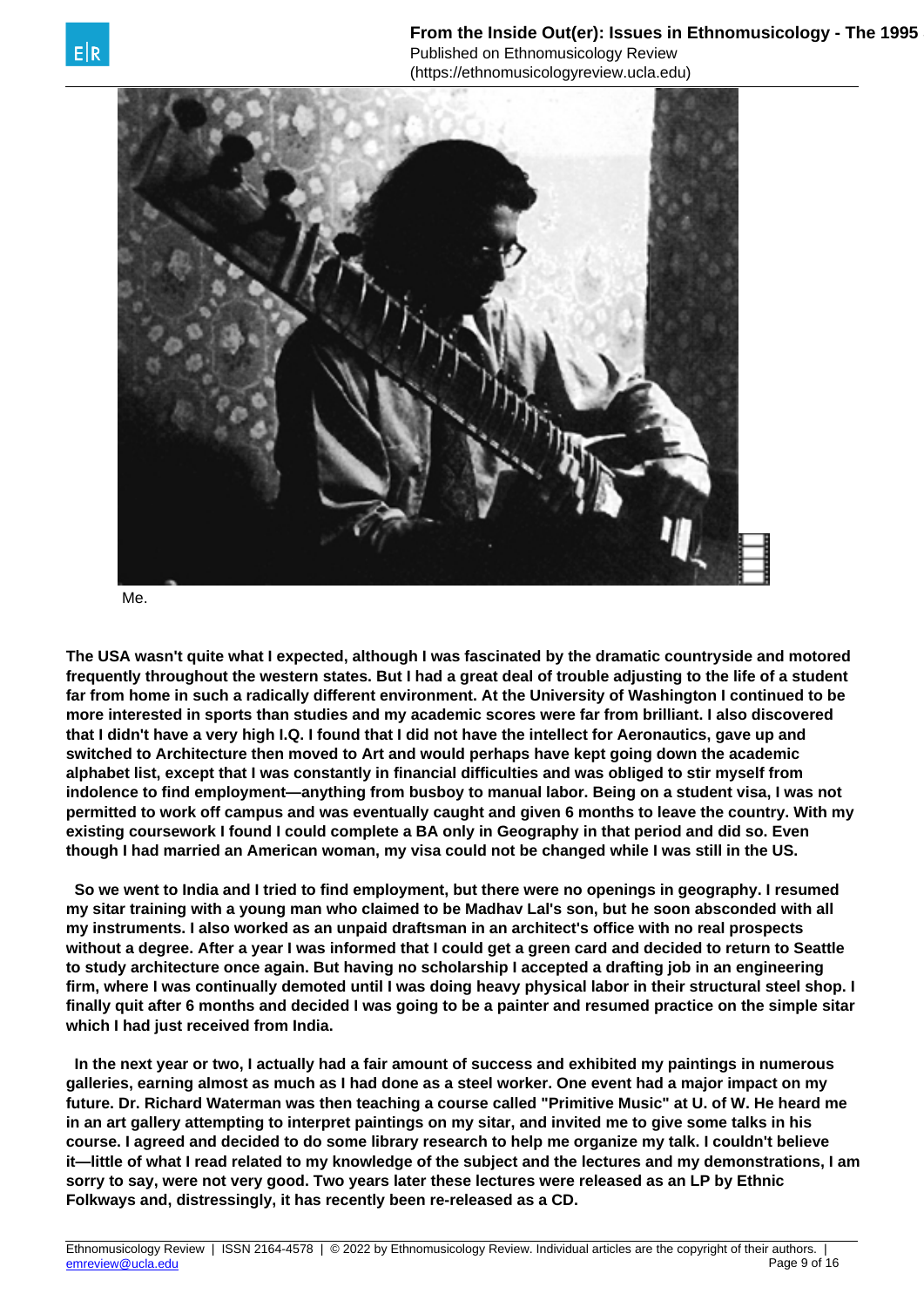

 **Painting had become a major obsession in my life and I could think of nothing else day and night. What made it so serious was the fact that my wife had just given birth to a child—and I was so lost in my own world that I gave her little physical or moral support. She left, and I found myself the sole caretaker of our year-old daughter. I could no longer paint and following my mother's urgings, we journeyed to Pakistan to give her a stable home and for me to resume my study of Indian music.**

 **I was due to study with Ustad Bundu Khan, the legendary sarangi maestro, but unfortunately, he was ill when I arrived and passed away shortly after. So I studied for more than six months with his son, Ustad Umrao Bundu Khan, a vocalist and sarangi player, learning new rags, and with Ustad Fateh Ali Khan, a surbahar player concentrating on technique and improvisation.**

 **Then unexpectedly, I heard from my brother advising me to come to England to study with "the greatest scholar of Indian music, Arnold Bake." And of course I went.**

## [top](https://ethnomusicologyreview.ucla.edu/V14Jairazbhoy.html) [5]

I want to draw your attention briefly to the highlights of some of my experiences in SOAS.

1. Arnold taught only one course, one hour per week on Indian music.

2. There was no pressure either on him or myself to recruit students and most of our teaching was to classes that seldom exceeded 10 students.

3. We were not faced with student evaluations.

4. Department meetings were usually not more than once a year for one hour.

5. I was seldom asked to write letters of recommendation for either students or colleagues.

6. I was appointed Lecturer, which is the equivalent of Assistant Professor in this country with only a B.A. in Geography.

7. I was given tenure in 1967 without any review of my work, to the best of my knowledge.

8. When I approached my Chair about the possibility of my proceeding to a Ph.D., his response was very negative. "Why do you need a Ph.D., you already

have tenure?"

9. Nevertheless I proceeded to register for a Ph.D. and all requirements were waived on the grounds that I was already a tenured Lecturer. M.A. was deemed unnecessary. No coursework required. No languages were required. No qualifying examination was required. I was merely asked to submit my dissertation.

10. I met with my dissertation supervisor just once, for ten minutes.

11. For my dissertation I submitted my book on rags which had just been published. The oral was tough, but my book was approved and I received the Ph.D. from the University of London in 1971.

Had it not been for this soft academic structure, I would not be standing before you today. I am quite sure that I would not be able to pass the Ph.D. qualifying examinations required of our students in UCLA. In fact, I do not think that I would even have passed the entrance requirements for our graduate program, and I am sure that if I had been accepted, I would have found the course requirements so tedious that I would have given up and moved to the next letter in the academic alphabet.

From my perspective the academic world in the US is far from what I had expected. In my naive view a University was a place to make discoveries, not only about the external world, but also one's own self. It is the challenge and excitement of discovery that I find lacking, at least in the humanities. What we have instead is a very practical approach to education, which, surprisingly to me, carries over on to the graduate level. Students are being trained to have the kind of well-rounded background that professors think will not show up the university in a negative light. A Ph.D. from a particular highly-regarded university will be expected to know x, y and z, therefore we must ensure that all our students know these subjects well. So we make required courses, prepare elaborate syllabi, give plenty of readings and extensive bibliographies, give assignments and often tests, if not for each specific course, at the end of the students' training, in the form of qualifying exams.

In the first place, syllabi are restrictive and take away from the element of spontaneity. They leave no space or time for the Professor or students to explore new directions. I sat through six years of Arnold Bake's lectures on Indian music and one of his greatest delights was to surprise me by coming up with something new. Of course, he gave no assignments, no required readings and no tests. To me, these are all forms of indoctrination which force students into particular molds, and although they are based on traditional concepts of scholarship that we have inherited from Europe, we in this country have chiselled them into stone. We may talk about being egalitarian, but, in fact, we are imposing these views on students, regardless of their cultural or racial backgrounds. Perhaps the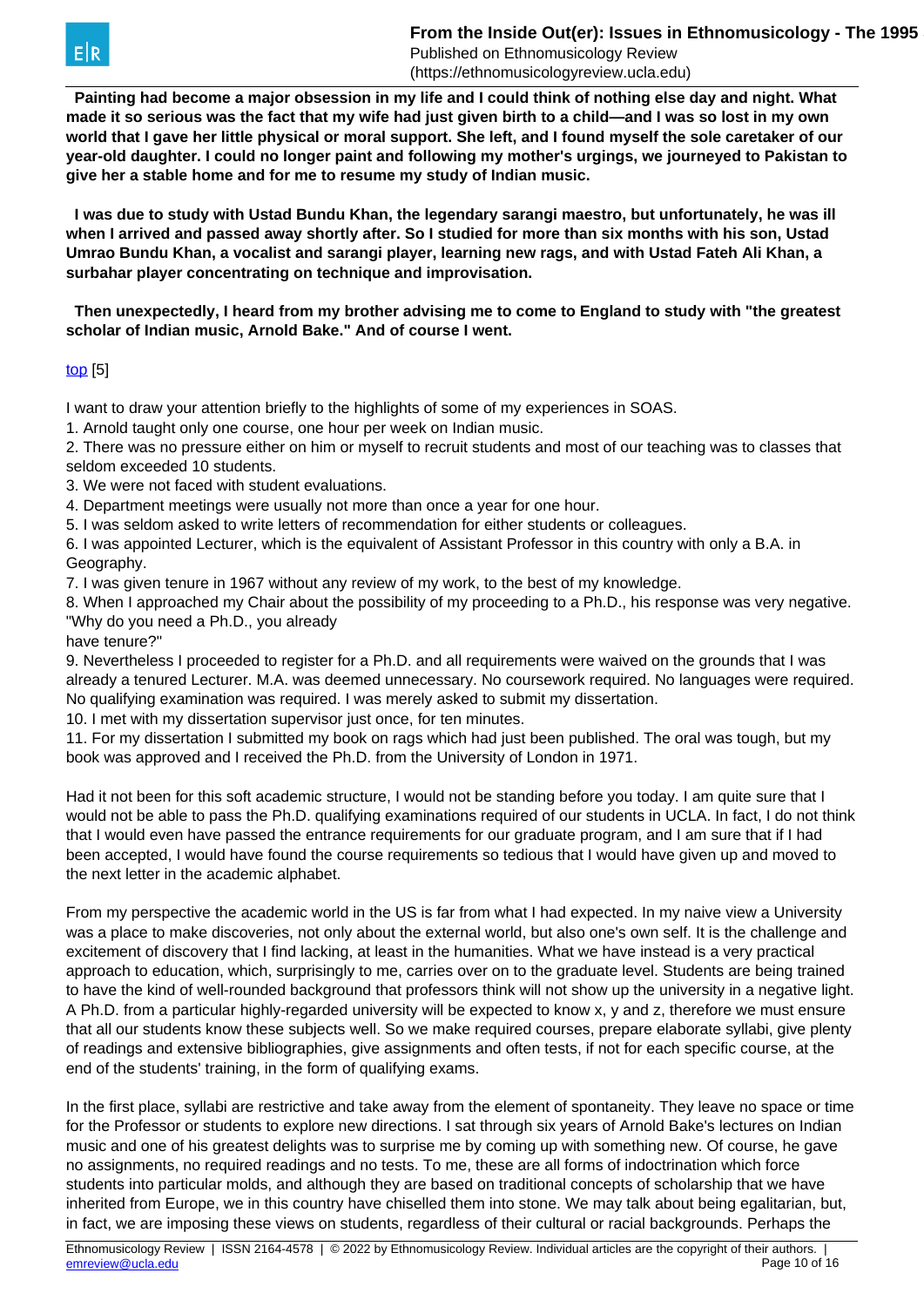

most detrimental notion is that ethnomusicology is a Western invention, with the implication that it will always remain so. No doubt, the West has contributed significantly not only to the creation of our field, but to civilization in general, but the recognition of the contributions of other cultures is now long overdue, especially in this multicultural society. I mean the contributions of Bharata and Bhatkhande, of Lao Tse and Confucious, of AI-Farabi and Safi-ul-Din, of Pythagoras and Plato, to name just a few of the most prominent pre-ethnomusicologists.

One thing I have learned from storytellers in India. Don't belabor a point. Once it is made, move on. The best anecdote for the potential intellectual logiam created by controversial ideas is humor. And what better than to make fun of ourselves. So here goes.

The word ethnomusicology, as we are told, was originated by Jaap Kunst in the 1950s, but the perspective I am about to unfold may bring even this into question. The first comes from classical Greece.

#### [top](https://ethnomusicologyreview.ucla.edu/V14Jairazbhoy.html) [5]

#### **Etiology of Ethnomusicology - take 1**

When Greek civilization was at its height and there was an outpouring of monuments and sculptures that reflected its glories, Athens became the tourist capitaI of the world. Many came from Scythia and Phrygia, Lydia and Phoenicia, they came, they saw and were conquered by its beauty and magnificence and many stayed to enjoy the fruits of this spectacular civilization. A generation or so later, there was growing concern that the kind of classical education being provided to the multicultural youths of Athens was ethnocentric and was not reflecting the growing diversity of its population. Soon panels and committees throughout Athens were considering modifications to their courses on civilization and culture to include a broader base which would not exclude the backgrounds of their recent immigrants.

 After a great deal of deliberation it was finally agreed that the parties concerned could not possibly reach a consensus view. They then took the matter up to a higher level and turned to the great God Apollo to seek his advice in the matter.

Seated in his cavernous sanctuary in Delphi surrounded by the mists of prophecy, they approached him with their dilemma. As usual, when invoked in such instances, Apollo, in turn, invoked the oracle of Delphi and after much music and incantation, the oracle struck again. The priestess, Pythia, inspired by Apollo's lyre, fell into a trance and swaying crazily from side to side, she began mumbling in a language that once had been but now could only be understood by priests. Slowly, as the priests translated her jumbled words and Apollo made sense of them, hope and anticipation turned into certainty: the dilemma would soon be resolved. The solution was startling in its simplicity. What was needed was to add a tenth Muse to the existing nine, one well versed in the music and arts of the non-Western world. And so was born the Ethno Muse.

It is never easy to convince the establishment of the validity of any radical departure from accepted customs and practices, yet, the oracle had spoken, so it was implemented. The Ethno Muse was born and perhaps because she was the youngest, was doted upon, or because what she had to offerwas so startlingly new, she made the Grammys almost immediately and amassed a huge following. Naturally, this was not without its complications and it became obvious that this new element was disrupting the ecological balance of Athenian society. The poor Ethno Muse found herself facing discrimination of all kinds and had it not been for Hesiod who took it in his mind to champion her cause and give her a divine origin she might well have been driven underground and upset conditions there as well. But some scholars delight in just such issues and made her the subject of their study and her impact on the environment, introducing, for the first time, a new subject, Ethno Muse Ecology.

My second scenario is set from the cavern of Delphi to a remote cave in the Himalaya mountains where an intrepid reporter finally beards his prey after weeks of harassing adventure and personal hardship. His prey is, of course, the phenomenal swami, the one and lonely transcendental guru, Sri Spaced Out. Notwithstanding the remoteness of his lair, his reputation had spread far and wide even without the help of Bell, AT&T, Sprint and MCI. How? we might well ask, and indeed should. But to understand such nebulous cosmic waves, one would also need to be spaced out. This did not at all deter our intrepid seeker of truth.

#### [top](https://ethnomusicologyreview.ucla.edu/V14Jairazbhoy.html) [5]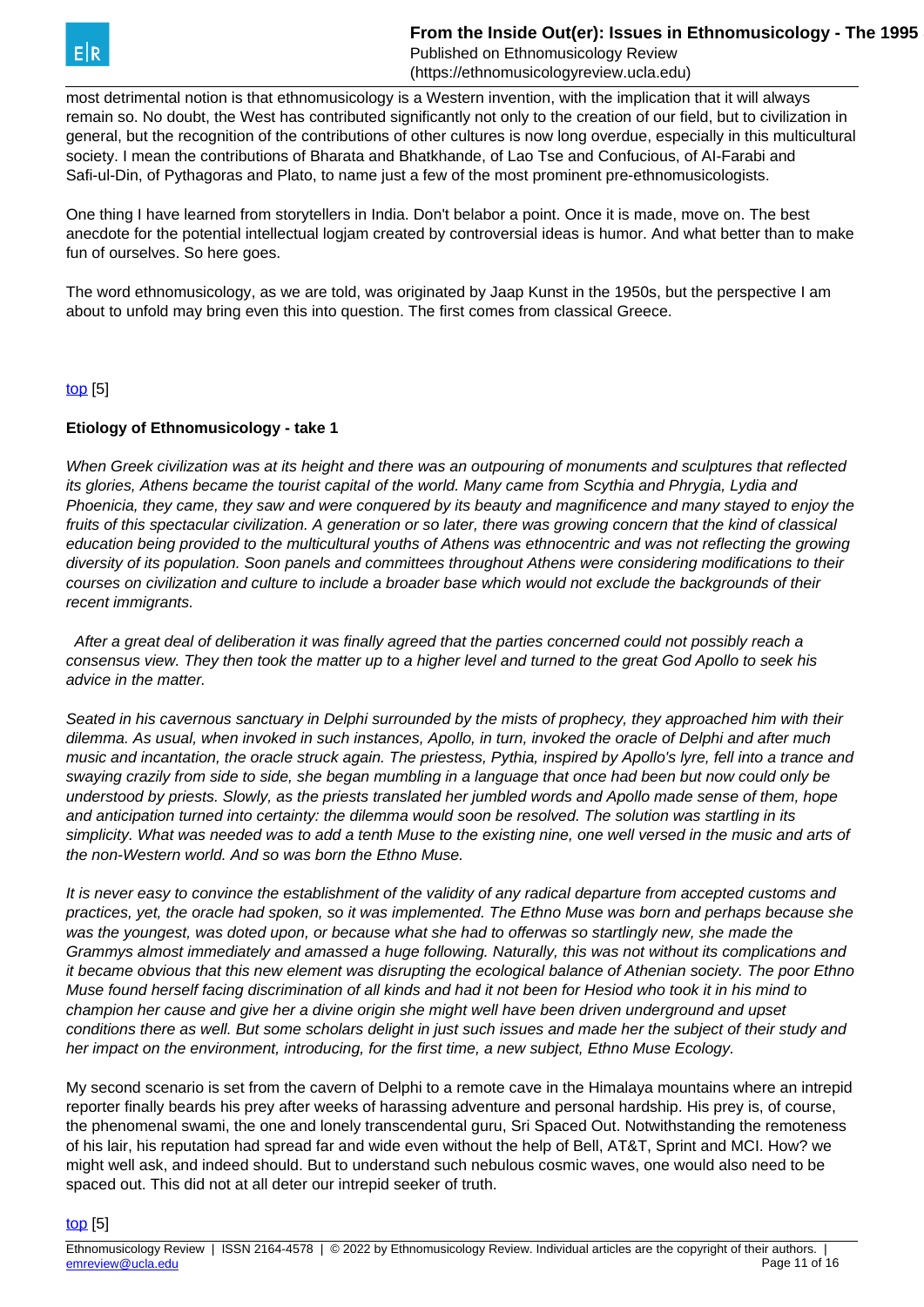

#### **Etiology of Ethnomusicology - take 2**

"Swami" he proclaimed breathlessly at their first meeting, reflectlng and exaggerating the physical demands of his search. After a second breathless "Swami" he put it all in a single nutshell: "How do you do it?" Then feeling that he needed to fill his readers in, he continued. "I mean how do you know what's going on in our world, since you've been living in isolation in your cave for more than twenty years, without the benefit of BBC, CNN and all the other dedicated news stations?"

"Have you not heard of cyberspace?" asked Swamiji. "If you haven't, you soon will. But I don't go in for all those new-fangled human innovations. I just look within myself and there lies the answer."

"But Swamiji, I've come all the way up to your mountainous lair, because word reached us in the plains that you are finally going to reveal it all."

"That is true, but it is also false."

The reporter, thinking "Oh! Oh! not another enigmatic swami!" replied with an exaggerated air of patience, "Perhaps you would be kind enough to elaborate." To this Swamiji responded:

"It all depends on what sense you use, common or non. You see most of us have been getting by using commonsense, because it seems to work. But it really doesn't—it just seems that way. The universe actually functions in a non-sense way. By that I mean our senses are at complete variance with universal functions."

Swamiji sensing the reporter's instinct to pin down his interviewee, continued, "Don't be impatient. Time is on the side of the patient patient. What I am saying is for you to hear, digesting it may be difficult. You see our scientists tell us that we are spinning around our axes and also orbiting elliptically around other bodies and all at furious rates. Is this really true? Do you feel It? What this hides is my reality and your reality. I feel no spinning or eillpticisms, only a gentle swaying—the swings and arrows of outrageous fortune—as one of our bards has expressed it."

The reporter, delighted at finding a flaw in Swamiji's statements says, with exaggerated humility, "Pardon me sir, with all due respect, but I think he said 'slings' not 'swings.'"

"Now that you mention it," Swamiji responds, "I must accede to your scholarly bent. But it is the swing that I see—not the sling. In any case, slings are a bit passé, don't you think? Perhaps the copyist slipped when copying the bard's manuscript. I see that your patience Is beginning to run thin. I suggest that this is due to too much aspirin in your system. Go easy on it and life will take on a more poignant hue and you will be more responsive to the swings and arrows. And you may well ask: what are these swings and what the arrows? You see, common sense tells us that scientists must be right. Spinning and ellipticizing we may be and at furious rates. But no sense makes sense of this. What the scientists don't emphasize is that we are also swinging, like pendulums, back and forth, back and forth. And when the Lord said, 'Go forth,' we did, but we also came back. Of course, He knew. But that was his way of starting the swing of the pendulum.

"Now we take a break for our very special brew of tea, caffeinated Ayurved Mountain Blend."

The Reporter could not help but wonder, "Coffee and tea breaks here? But why now?"

 Swamiji anticipating the Reporter's question, responded, "I know that you are wondering why I called for a tea break just then. The pendulum swings, but at the end of every swing there is a moment of stillness and that is the pause that refreshes—the tea break—and it occurs again and again. Thus our special brew—to prepare you for the accelerating down swing where truth lies—and then as deceleration begins we see that truth lies and lies and lies. Then up again on the other side to another cup of our special brew, to prepare us for another accelerating swing of truth."

 The Reporter then broke in with, "But where do the arrows come in to the picture?" To which Swamiji responded: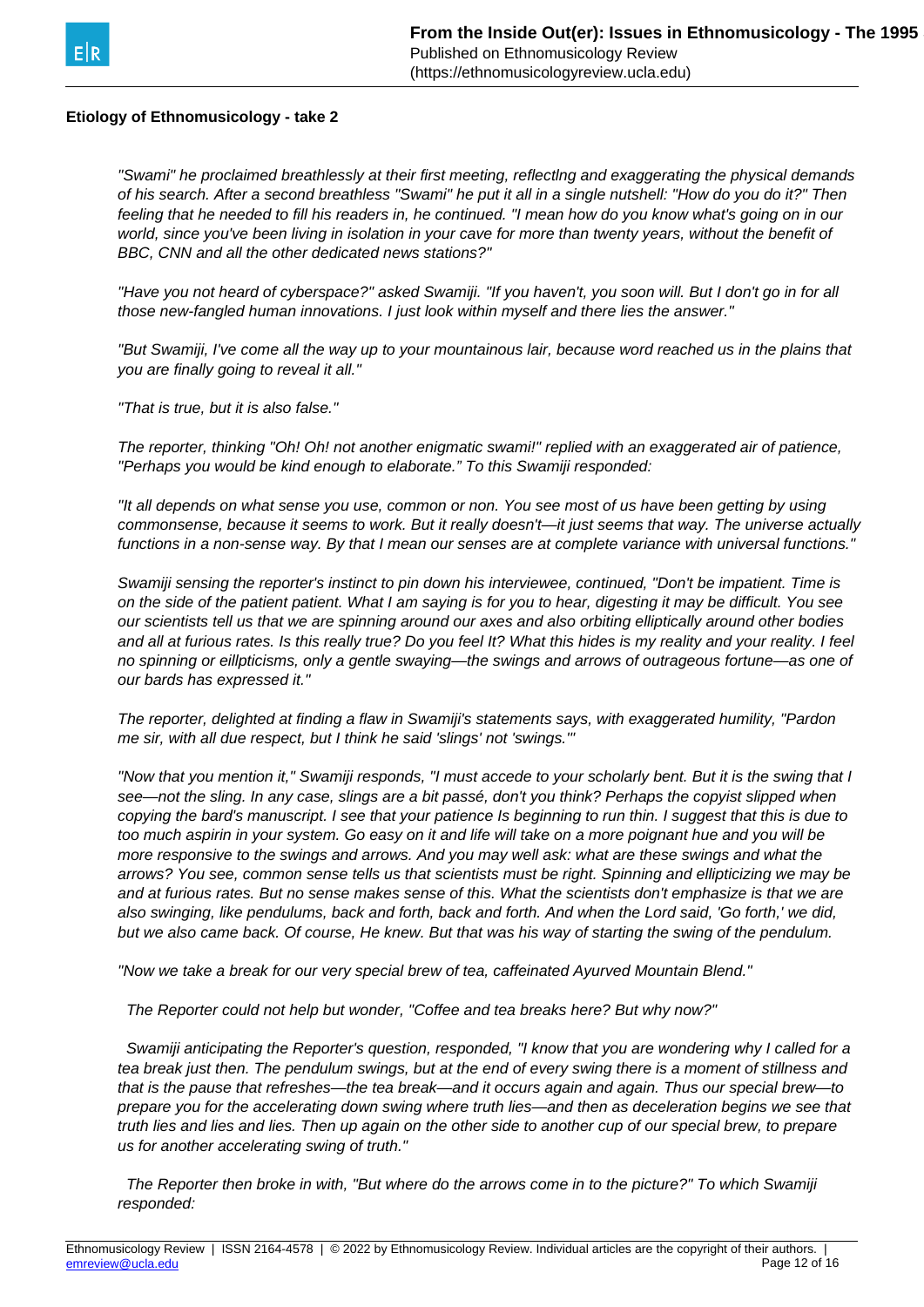**From the Inside Out(er): Issues in Ethnomusicology - The 1995** Published on Ethnomusicology Review

(https://ethnomusicologyreview.ucla.edu)

"Arrows have sharp points that make their targets resonate when they strike. So, too, at particular points of the pendulum swing our bodies and minds suddenly resonate with convictions, just as though we had been struck with the arrow of the most important reality. It could be an issue, like racial discrimination, political correctness, or affirmative action. But these are just points in the swing of the pendulum and no matter how violently we resonate at that moment, they will be gone. And after another break for tea, we will see the other side of the picture and have new resonances."

 After the break that refreshes, the Reporter continued his questioning: "Swamiji, I don't understand how you could possibly know what is happening in our world below while you sit in your remote and isolated cave."

"Well, you see, I think a great deal," responded Swamiji.

"But how can thinking on this remote glacial peak help you to know what's going on in our plains world?"

 To this Swamiji expounded: "It's really an understanding of swings. If today the diffusion of ideas is Out as a scholarly approach, then it is easy to predict that it will again become In when the pendulum swings back. If today we discriminate against any group or groups, the pendulum reversal will ensure that it will be reversed. Affirmative action becomes affirmative discrimination. Top dogs will be bogged down into bottom dogs. If the new toppers understood the pendulum, they wouldn't celebrate too much, their heyday will soon become their naydays. Back and forthism is our only non-sense reality, not the spinning or the ellipticisms."

The Reporter, finding this beyond his comprehension, then changed the subject: "I think I'm beginning to see, but why did you retreat into the mountains and become a swami? Weren't you once a famous professor of musicology in the USA?"

"Well there you have it. It wasn't musicology. It was ethnomusicology," responded the Swami.

 Not unnaturally, the Reporter was taken aback by this strange term, "I've never heard of that. What's ethnomusicology?"

 Swamiji now responded, a bit defensively, "That's always been our big problem. No one knows what ethnomusicology is about—not even ethnomuslcologists. And that in itself is enough to drive one into the mountains."

"But Swamiji, someone must have known, otherwise they would not have appointed you as a Professor of Ethnomusicology."

"Well, people who call themselves ethnomusicologists have certainly tried to define the field and even tried to convince others that it was a discipline. But I was never convinced, and so I was glad to escape to my retreat."

"That is quite unbelievable. Would university administration—which is always strapped for money—create professorships in a field that nobody understands?"

 Swamiji responded, "That is a small nothing. University administrators have created whole Institutes and Departments in fields that don't exist!"

 Not unexpectedly the Reporter was confused. "I must be missing something. Could you please try to tell me something about ethnomusicology?"

"Well, I guess," Swamtii responded, "it is really what ethnomusicologists do, and they do a great variety of things. They write books and articles about strange music and play strange instruments. But mostly they say that they study music in the broad perspective of society and culture."

"Does that mean they don't study music for its own sake—I mean as an art form?"

Swamiji then made a definitive statement, "Some people would call that musicology and ethnomusicologists don't like to be branded as musicologists. That's why they came up with the name eth – No Musicology.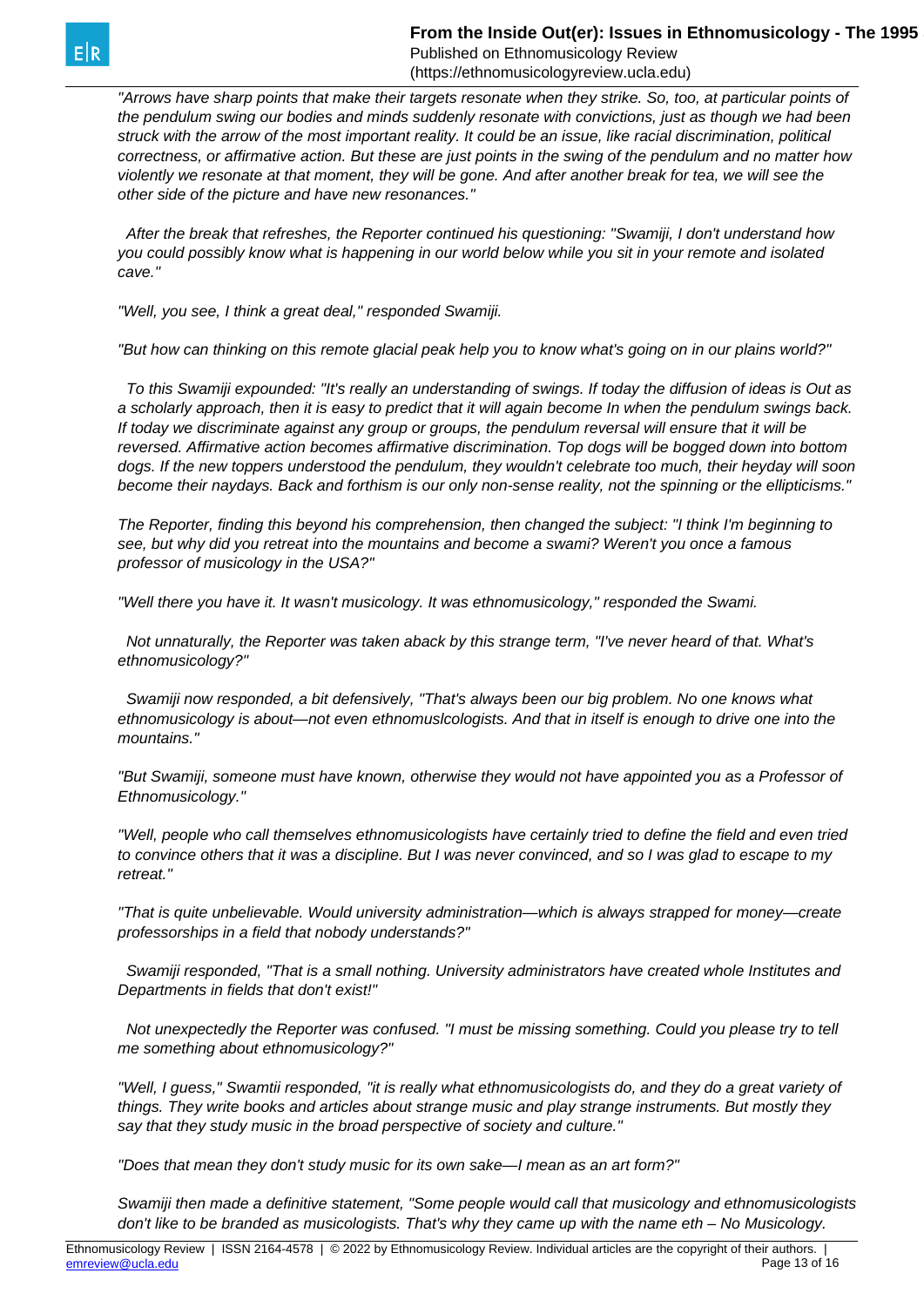And even that 'eth' was really a lisper's ellipsis of 'yes,' so that it was originally intended to be, 'Yes, No Musicology'."

 The Reporter, trying to make sense of all this, "I find this fascinating. I've never heard of a discipline with such a strange name. As long as it is not musicology, is every other approach to music acceptable? I mean, what if an ethnomusicologist decides to relate music practices to the occult sciences or to obscure mandalas of perceived cognates? Or for that matter to the sounds of nature, or even the rhythms of outer space?"

"I guess it's been done. The ancient Greek philosophers, Pythagoras and Plato, talked about the harmony of the spheres more than two thousand years ago. Good music was thought to be a representation of this universal harmony, while bad music, enjoyable as it may have been, leads to muggings and gang wars.the Greeks thought, control music and one controls mankind, but, you see, there is no way to control music or mankind. Lechers and politicians will use music to further their own ends, just as ethnomusicologists do when they seek the puritan values in music cultures. They all have their own axes to grind and no one cares for the impact of the resonance of grinding axes in the universe. But here, in the remote of the wilds, the interference caused by the grinding axes of pressure groups affects us not one bit and leaves us room to gloat and emote on our freedom to experience the clarity of visions of the past and the future."

## [top](https://ethnomusicologyreview.ucla.edu/V14Jairazbhoy.html) [5]

Swamiji, with his usual perspicacity has hit upon what is one of the most con tentious issues in ethnomusicology, namely its definition and its content. It is still fashionable to include the word culture in definitions of ethnomusicology, even though the word culture is now being questioned by many scholars. Music in Culture or Music as Culture both seem to exclude the study of music as music.

Incidentally, I too, have been guilty of using culture in my definition of ethnomusicology. My definition was, the study of culture in music. By that I meant that if music is an expression of culture, we should be able to find elements of culture in the music. This would involve, perhaps in the first place, the study of the music itself and then what was unique in it. That, in my opinion, was the contribution of the culture. Here I envisaged culture as the totality of group beliefs, institutions, arts, etc., as well as those of individuals, so that in one instance the music might be seen as illuminating the aesthetic values of a group or an individual, and in another, how the creators perceived their relationship to their environment, deities, etc...

But now I think that we must begin to look at our field in a different light. Musics of various world areas are becoming international commodities, or perhaps have always been so. And where does culture fit into this? Not at all. Culture is discarded as though it were unnecessary baggage, proving to me at least that the culture that created a specific form of music does not remain its owner forever. Music is much easier to appropriate and comprehend than the cultural package in which it is wrapped, and once the wrappings are removed the music takes on new meanings and becomes accessible to new audiences. Potentially this is disastrous for those ethnomusicologists who regard culture as an inseparable part of music. The handwriting has been on the wall since the early sixties when performance groups, especially Indonesian gamelans at UCLA composed mostly of American students, began making passable imitations of Indonesian music. Maybe those early efforts did not sound quite authentic, but since then, there has been plenty of proof that outsiders can make music that even insiders find convincing. The most prominent example I can quote is that of the late Jon Higgins who excelled in singing Carnatic music with such feeling that it brought tears to the eyes of South Indian listeners. And that is by no means an isolated occurrence. Twenty or more of Ustad Ali Akbar Khan's American students have achieved soloist status here and in India—and there are many others from the US and other countries who have achieved the same credibility.

As ethnomusicologists I feel we must recognize and accept this phenomenon of music isolated from its cultural element, or we shall find ourselves becoming the

archeologists of music, living in the memories of the past when music was functional and was a reflection of culture. We should be cognizant of the fact that many, if not all, types of music have the potential of leaving the community which invented it behind and establishing themselves on an international scale, as Western art music, jazz, pop, Indian music, Latin American rhythms and other forms have already done. These know no cultural bounds and in the final analysis, it is often music that persists, even when the culture of its origin dissipates or degenerates. Dynasties rise and fall, but the music survives, perhaps in a slightly modified form, but it is basically resistant to political and economic storms.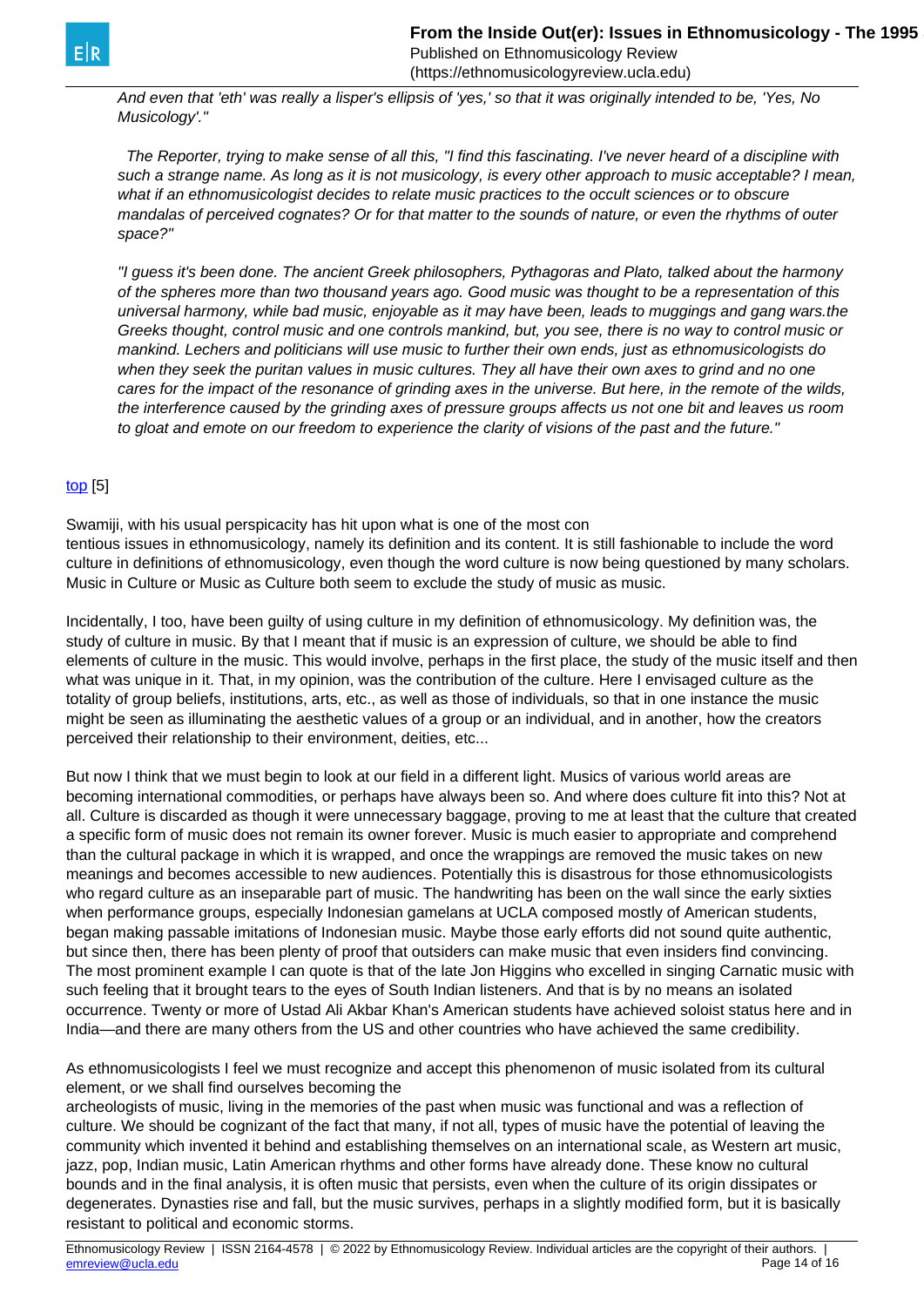No musicology! Such a denial seems to me to undermine our whole existence. I feel, as Charles Seeger did, that we are musicologists in the first place, and if culture is a factor in order to understand a form of music, or at least its beginnings, we naturally study it. But to limit ourselves to the cultural elements seems to me like a losing cause, especially as new culturally independent musics are constantly being created through fusions, which I see as reflecting the unconscious desire of humans of different backgrounds to communicate with each other.

I believe that we must keep in mind the fact that things are continually changing, sometimes drastically, but always also consistently, just as we do in the process of aging. Evolution, and I mean this in the general sense of change, not in the biological sense, is inescapable, even though we may temporarily retard its progress through rigorous training, as in the case of Indian classical music, or by musical notations in Western music. In spite of these attempts to resist change, music continues to evolve, if only imperceptibly. We may know the notes of a particular composition in Western art music, but the interpretation of those notes changes from one generation to another. It seems as though every element in nature has potential energy which prevents it from ever achieving a completely stable or perfect state. In music, the obvious example is the diabolus in musica, the tritone, the inescapable imperfect interval which has been the driving force behind much of mankind's musical creations.

In my book, The Rags of North Indian Music: Their Structure and Evolution, which has recently been republished with an additional chapter, after being out of print for about twenty years, I have given evidence to substantiate gradual evolution in Indian music and to explain it in a systematic manner (Jairazbhoy 1971). I have also attempted to suggest how this gradual change can take place without it seeming like change. This is analogous to the human life process where individuals change from day to day as they age imperceptibly, and still maintain their identity, as I hope came through in our video.

Evolution of music is not unlike evolution in other areas, proceeding, in general, from the simpler to the more complex. In the arts this can be described as the growth of human cognition, that is, the consonances we accept today will tomorrow become mundane and boring and some of the dissonances of today will become the new consonances of tomorrow. In my book on rags, I draw attention to the underpinnings of Indian music, the perception of tetrachordal symmetries which provide a grammatical structure to the music. This is in some ways analogous to the grammar of Western music's Common Practice Harmony which was also derived after the fact. Just as in the West the grammar of CPH has been far exceeded and even superseded by atonality, so in Indian music the grammatical base of simple tetrachordal symmetries has been expanded by the cognition of complex symmetries and perhaps even asymmetry.

Everything is changing and growing, and although we all comprehend this, many of us unwittingly attempt to mold others in our image. Instead, it might be more rewarding if we were more receptive to being molded by our students, especially as they come from so many diverse backgrounds. We should, I feel, encourage difference, introduce true multiculturalism in our thinking and not attempt to indoctrinate others to our ways of thought about scholarship which will undoubtedly be challenged tomorrow, when the pendulum reverses its swing.

# [top](https://ethnomusicologyreview.ucla.edu/V14Jairazbhoy.html) [5]

# **Notes**

1. Cerroni-Long, E. L. 1995. "Introduction: Insider or Native Anthropology?" NAPA Bulletin 16:7.

# **References**

Catlin-Jairazbhoy, Amy. 1995. An Alphabetical Autobiography of Nazir Ali Jairazbhoy: From A to F. Unpublished video.

Jairazbhoy, Nazir Ali. 1971. The Rags of North Indian Music: Their Structure and Evolution. Middletown, CT: Wesleyan University Press. [Reprinted with new introduction by Popular Prakashan, Bombay, 1995. CD examples by Ustad Vilayat Khan and Ustad Umrao Bundu Khan can be obtained from Apsara Media, 13659 Victory Blvd., Suite 577, Van Nuys, CA,91401.]

———. 1991. Hi-Tech Shiva and Other Apocryphal Stories: An Academic Allegory. Van Nuys, CA: Apsara Media.